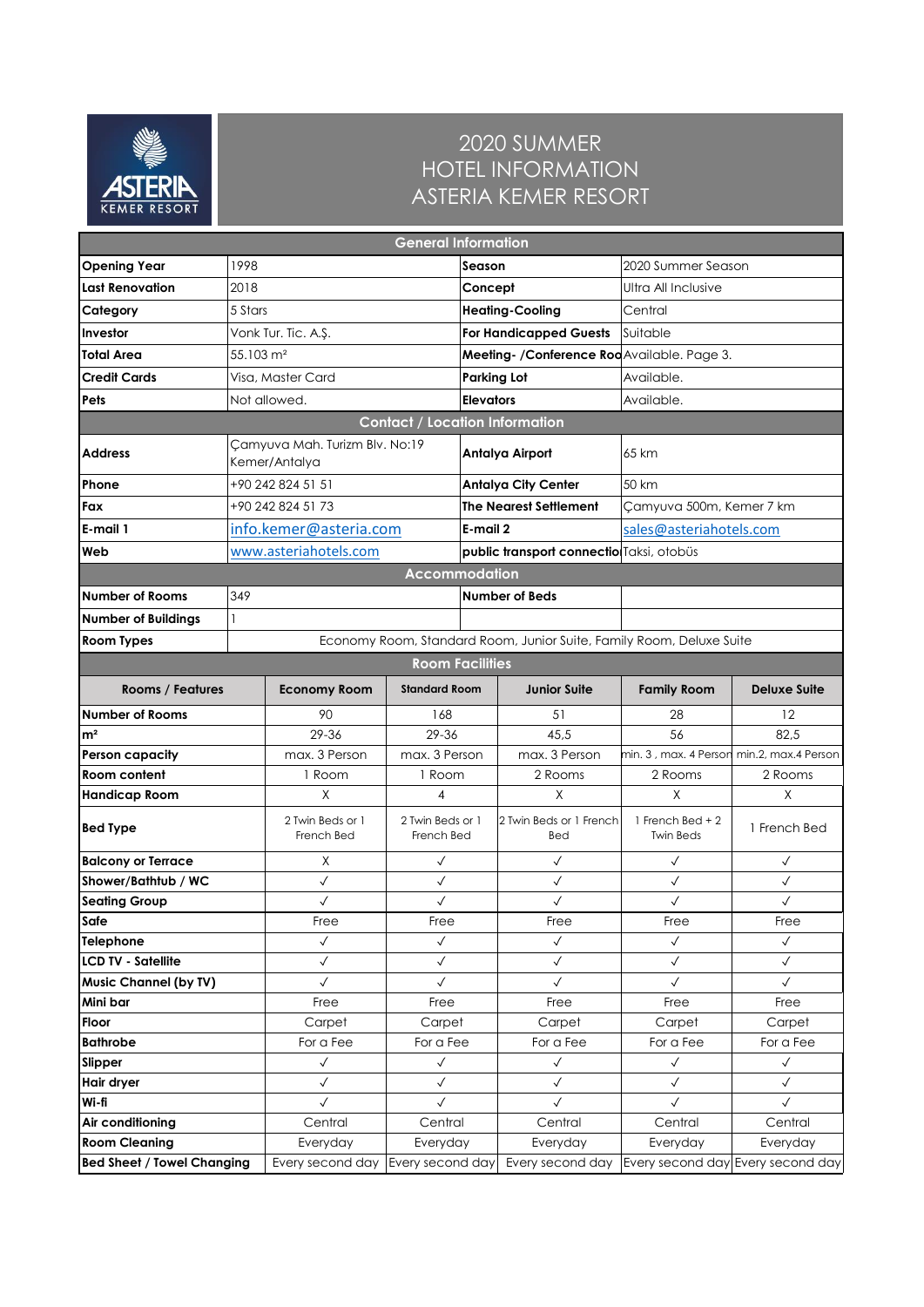

## 2020 SUMMER HOTEL INFORMATION ASTERIA KEMER RESORT

| <b>Food &amp; Beverage Concept</b>                                                     |                                                                                                                                           |                                                                    |                                                              |                                                      |  |  |  |  |  |
|----------------------------------------------------------------------------------------|-------------------------------------------------------------------------------------------------------------------------------------------|--------------------------------------------------------------------|--------------------------------------------------------------|------------------------------------------------------|--|--|--|--|--|
| Services                                                                               |                                                                                                                                           |                                                                    | Place                                                        | <b>Opening Hours</b>                                 |  |  |  |  |  |
| <b>Breakfast (Buffet)</b>                                                              |                                                                                                                                           | Main Restaurant                                                    |                                                              | 07.00 - 10.00                                        |  |  |  |  |  |
| Late Breakfast (Buffet)                                                                |                                                                                                                                           | Main Restaurant                                                    |                                                              | $10.00 - 11.00$                                      |  |  |  |  |  |
| Lunch (Buffet)                                                                         |                                                                                                                                           | Main Restaurant                                                    |                                                              | $12.30 - 14.30$                                      |  |  |  |  |  |
| Dinner (Buffet)                                                                        |                                                                                                                                           | Main Restaurant                                                    |                                                              | 19.00 - 21.30                                        |  |  |  |  |  |
| Night Snack                                                                            |                                                                                                                                           | Main Restaurant                                                    |                                                              | $23:30 - 00:30$                                      |  |  |  |  |  |
| Dinner (A la Carte)                                                                    |                                                                                                                                           | A la Carte Restaurant                                              |                                                              | 19.00 - 21.30                                        |  |  |  |  |  |
| <b>Snack Service</b>                                                                   |                                                                                                                                           | Pool Bar                                                           |                                                              | 12:30 - 16:00                                        |  |  |  |  |  |
| Pastry                                                                                 |                                                                                                                                           | Coffee                                                             |                                                              | 11:00 - 18:00                                        |  |  |  |  |  |
| Gözleme, Ice cream (cup and waffle)                                                    |                                                                                                                                           | Gözleme Tent                                                       |                                                              | $11:00 - 16:00$                                      |  |  |  |  |  |
| Packaging Ice Cream                                                                    |                                                                                                                                           | At certain bars                                                    |                                                              | During the service hours of the bars                 |  |  |  |  |  |
| Room Service                                                                           |                                                                                                                                           |                                                                    |                                                              | 24 Hours - For a Fee                                 |  |  |  |  |  |
| Children's Buffet                                                                      |                                                                                                                                           | Main Restaurant                                                    |                                                              | 12.30 - 14.30 / 19.00 - 21.30                        |  |  |  |  |  |
| Diet Buffet                                                                            |                                                                                                                                           | Main Restaurant                                                    |                                                              | 12.30 - 14.30 / 19.00 - 21.30                        |  |  |  |  |  |
|                                                                                        |                                                                                                                                           |                                                                    | Ultra All Inclusive Food & Beverage Concept                  |                                                      |  |  |  |  |  |
| Restaurant                                                                             |                                                                                                                                           |                                                                    | Service                                                      | <b>Opening Hours</b>                                 |  |  |  |  |  |
| Main Restaurant                                                                        |                                                                                                                                           | Breakfast/Lunch and Dinner                                         |                                                              | During the opening hours of the Main Rest            |  |  |  |  |  |
| Italian A la Carte Restaurant                                                          |                                                                                                                                           | A la Carte Restaurant                                              |                                                              | 19.00-21.30                                          |  |  |  |  |  |
| Turkish A la Carte Restaurant                                                          |                                                                                                                                           | A la Carte Restaurant                                              |                                                              | 19.00-21.30                                          |  |  |  |  |  |
| Fish A la Carte Restaurant                                                             |                                                                                                                                           | A la Carte Restaurant                                              |                                                              | 19.00-21.30                                          |  |  |  |  |  |
| During the stay one A la Carte Restaurant visit is free of charge. (min. 5 night stay) |                                                                                                                                           |                                                                    |                                                              |                                                      |  |  |  |  |  |
| Reservation is required.                                                               |                                                                                                                                           |                                                                    |                                                              |                                                      |  |  |  |  |  |
|                                                                                        |                                                                                                                                           |                                                                    |                                                              |                                                      |  |  |  |  |  |
| <b>Beverage Services</b><br>Imported and local alcoholic and non-alcoholic drinks.     |                                                                                                                                           |                                                                    |                                                              |                                                      |  |  |  |  |  |
| The soft drinks and beer in the minibar get retreshed every                            |                                                                                                                                           |                                                                    |                                                              | Import drinks are served in at some bars.            |  |  |  |  |  |
|                                                                                        | dav                                                                                                                                       |                                                                    |                                                              | At all bars drinks get served by menu cards.         |  |  |  |  |  |
| During the opening times of the restaurants and bars drinks will served to the table.  |                                                                                                                                           |                                                                    |                                                              |                                                      |  |  |  |  |  |
|                                                                                        |                                                                                                                                           |                                                                    | Guests aged 18 and under are not served alcoholic beverages. |                                                      |  |  |  |  |  |
|                                                                                        | <b>Bars</b>                                                                                                                               |                                                                    | ULTRA HERŞEY DAHİL YİYECEK KONSEPTİ                          | <b>Opening Hours</b>                                 |  |  |  |  |  |
|                                                                                        | <b>Terrace Bar</b>                                                                                                                        |                                                                    | 24 Hours Open                                                |                                                      |  |  |  |  |  |
|                                                                                        | Coffee                                                                                                                                    |                                                                    | $10:00 - 24:00$                                              |                                                      |  |  |  |  |  |
|                                                                                        | Pool Bar                                                                                                                                  |                                                                    | $10:00 - 24:00$                                              |                                                      |  |  |  |  |  |
|                                                                                        | <b>Beach Bar</b>                                                                                                                          |                                                                    |                                                              |                                                      |  |  |  |  |  |
|                                                                                        |                                                                                                                                           |                                                                    | $10:00 - 18:00$                                              |                                                      |  |  |  |  |  |
|                                                                                        | Disco                                                                                                                                     | Chivas Regal(12 YEARS), Jack Daniels, JB, Johnie                   |                                                              | $23:00 - 02:00$                                      |  |  |  |  |  |
| <b>WHISKEY</b>                                                                         |                                                                                                                                           | Walker Red, Balantines, Jim Beam, John Vood,<br><b>River Queen</b> | <b>TEQUILA</b>                                               | Mariachi, Olmega, Casco Viero, Sun Luis              |  |  |  |  |  |
| <b>RAKI</b>                                                                            |                                                                                                                                           | Yeşil Efe, Yeni Rakı, Tekirdağ, Rakı Abbas                         | <b>GINS</b>                                                  | Gordon's, Beefeater, Rex Avenue, Harpoon             |  |  |  |  |  |
| <b>VODKA</b>                                                                           |                                                                                                                                           | Absolut, Smirnoff, Rublovskaya                                     | <b>COGNAC</b>                                                | Remy Martin V.S.O.P, Nopolyon Brandy, Marnat<br>Vsop |  |  |  |  |  |
| <b>RUMS</b>                                                                            | Bacardi, Havana Club, Captain Morgan Black, Malibu, Camel Rum, Coconat, Black Head, Ron Blanco, Carabica                                  |                                                                    |                                                              |                                                      |  |  |  |  |  |
| <b>LIQUEURS</b>                                                                        | Baileys, Archers, Amaretto, Jagermaister, Royal Palm, Ceo de France, Larrys, Malonys, Nelsons Cream                                       |                                                                    |                                                              |                                                      |  |  |  |  |  |
| <b>APPERATIVES</b>                                                                     | Campari, Martini Bianco, Martini Rosso, Martini Extra Dry, 7 Bittter Campari, Fortelli Bianco, Fortelli Dry, Foretlli Russo, Tosso Bianco |                                                                    |                                                              |                                                      |  |  |  |  |  |